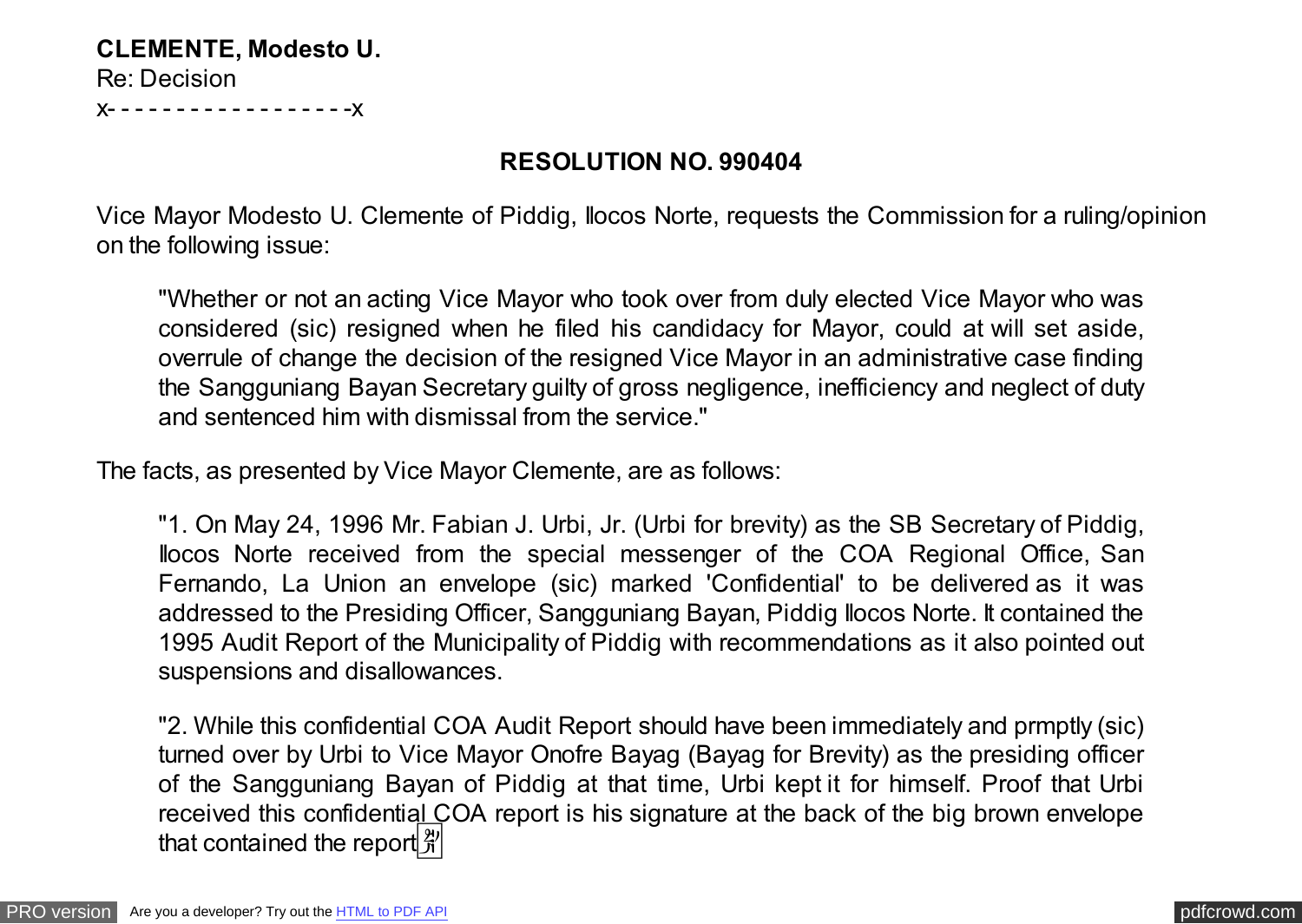"3. On September 17, 1996 almost four (4) months from May 24, 1996 in the course of an inventory/listing by the Clerk in the Office of Sangguniang Bayan she (sic) found inside the steel cabinet of Urbi this 'Confidential (sic) COA Audit Report. Upon discovery, members of the Sangguniang Bayan who were present at that time witnessed and saw the said envelope still unopened  $\frac{29}{3}$ 

"4. On October 30, 1996 Bayag wrote Urbi requiring him to explain why he failed to turn over to him the COA confidential report and why he should not be administratively charged  $\frac{20}{3}$ 

"5. On November 4, 1996 Urbi submitted his explanation  $\frac{3}{4}$  but Bayag found it unsatisfactory 3

"6. On November 19, 1996 Urbi was formally charged  $\frac{2}{3}$  and duly furnished with a copy of the same.

"7. A committee composed of five (5) SB Members was created to investigate Urbi. After their investigation and after Urbi was given all the opportunity to present evidence in his behalf (sic) made submitted their report to Bayag  $\frac{39}{21}$ 

"8. On January 15, 1998 Bayag rendered his decision dismissing Urbi as SB Secretary of Piddig with forfeiture of all benefits attached to his position  $\frac{18}{3}$ 

"9. On February 16, 1998 Urbi filed a motion for the reconsideration  $\frac{29}{31}$ 

"10. On March 2, 1998 Bayag issued an order reconsidering his January 15, 1998 decision. He eliminated for humanitarian consideration for forfeiture of benefits but still maintained that Urbi should be dismissed as SB Secretary of Piddig $\frac{12}{3}$ 

"11. On March 27, 1998 Bayag filed his certificate of candidacy of (sic) Mayor of Piddig, Ilocos Norte. He was therefore, considered resigned (sic). Senior Sangguniang Bayan member Efren Tomas (tomas for brevity) took over as Vice Mayor.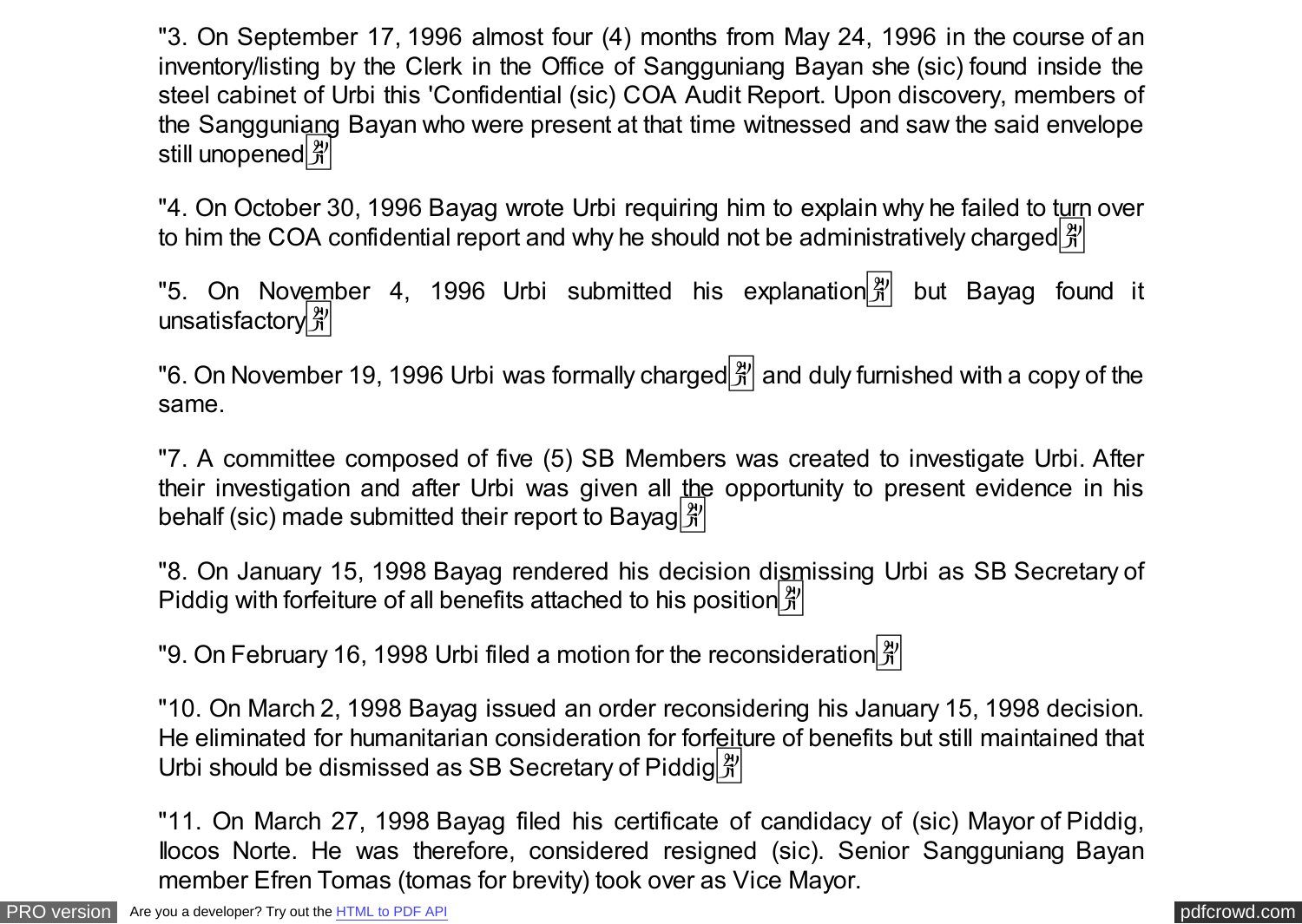"12. On March 30, 1998 Urbi filed a second motion for reconsideration  $\frac{12}{3}$  The issues raised in this second motion ate the same as those in the first motion for reconsideration.

"13. On May 21, 1998 the Sangguniang Bayan of Piddig held a special session. A special session is called for a specific purpose. Not in this case. The second motion for reconsideration of Urbi was discussed and it was even placed on "Other (sic) Matters  $\frac{12}{11}$  and last in the proceedings. Tomas as the presiding officer, perhaps uncertain what to do, solicited the opinion of the members of the Body. The Chairman of the Committee on Laws SB Member Lagasca wanted the said motion for reconsideration to be subject to further study and said twice (sic).

"14. In this May 21, 1998 special SB session, the three (3) elected members namely: Lagasca, Garma and Asis all voted to defer action on this second motion for reconsideration. Three other SB members, one (1) elected and two (2) appointed and had no knowledge of the administrative case against Urbi voted in favor of taking action on the motion. Because of a tie vote, Tomas voted to break the tie and he voted in favor of the motion to be acted upon  $\mathcal{Z}$ 

"15. On the same day, May 21, 1998 inspite of the desire of SB Lagasca, Garma and Asis to subject this second motion for reconsideration to (sic) farther (sic) study, Tomas immediately issued/rendered his decision setting aside the decision of Bayag dated January 15, 1998. The dispositive portion of the decision of Tomas reads: $\frac{3!}{2!}$ 

'WHEREFORE, respondent is hereby ordered to report for duty immediately upon receipt of this Order with full pay of all salaries and other benefits due him from the time he was ordered dismissed.'"

The antecedent facts are as follows:

On November 19, 1996, Sangguniang Bayan Secretary Fabian J. Urbi, Jr. was formally charged by then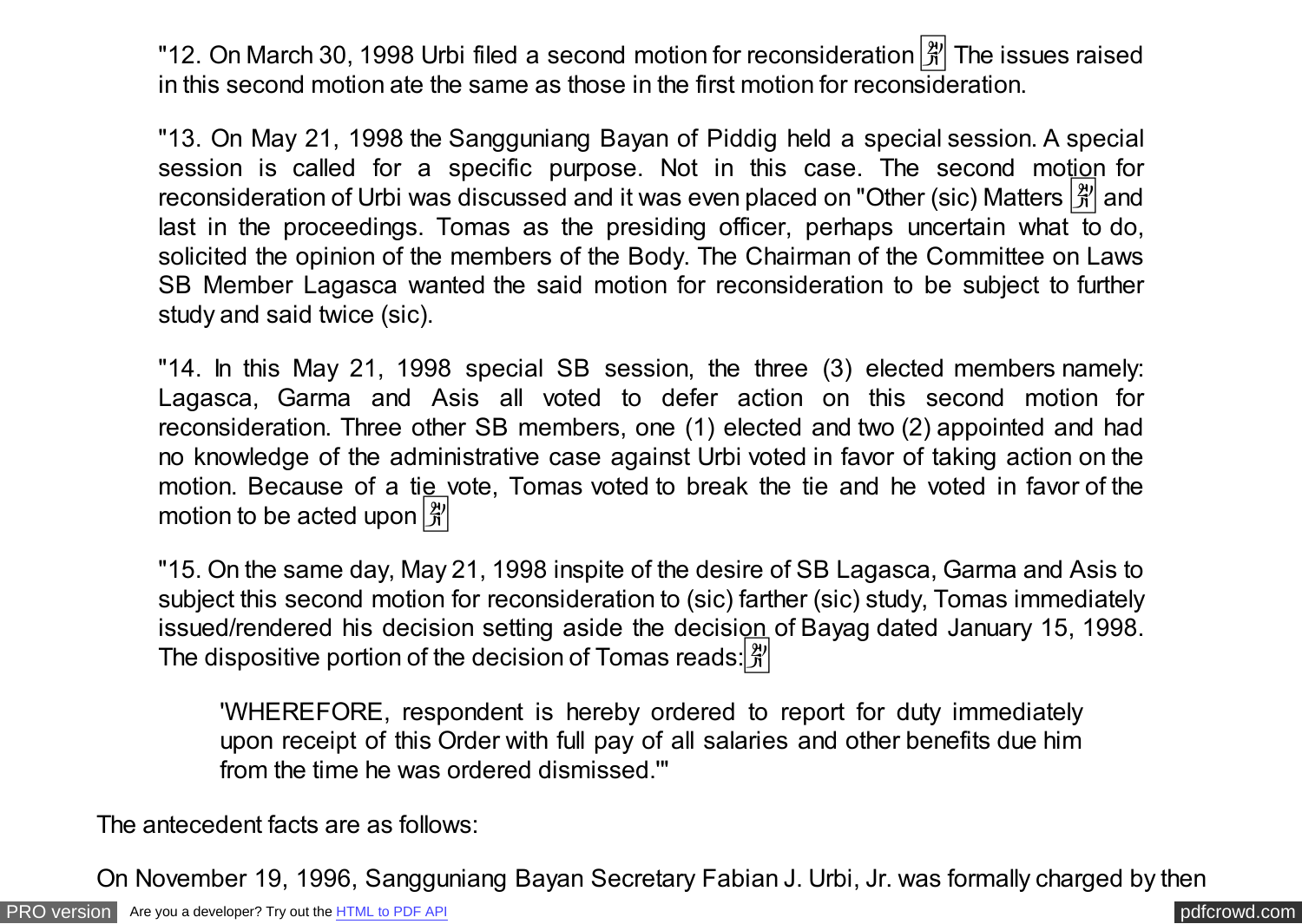Vice Mayor Onofre A. Bayag with an alleged offense. In a decision dated January 15, 1998, Vice Mayor Bayag found Urbi, Jr. guilty of said offense and meted out to him the penalty of dismissal from the service. Urbi, Jr. subsequently filed a motion for reconsideration but the same was denied by Vice Mayor Bayag.

On March 27, 1998Vice Mayor Bayag filed his certificate of candidacy for Mayor of Piddig, Ilocos Norte. On the same day, highest ranking Sangguniang Bayan member Efren P. Tomas assumed the office of Vice Mayor.

On March 30, 1998, Urbi filed a second motion for reconsideration and Vice Mayor Tomas granted the same in a decision dated May 21, 1998 thereby effectively reversing and setting aside the earlier decision dated January 15, 1998 on then Vice Mayor Bayag.

It appears, however that Modesto U. Clemente won as Vice Mayor of Piddig, Ilocos Norte, during May 11, 1998 local elections. Hence, he is now assailing the legality of the May 21, 1998 Decision of then Vice Mayor Efren P. Tomas.

At the outset, it must be pointed out that any national or local elective official who runs for an office (except for President of Vice President) other than the one which he is holding in a permanent capacity shall be deemed *ipso facto* resigned from his position only at the start of the campaign period corresponding to the position for which he is running for and not at the time of the filing certificate of candidacy. This is explicit from Section 11 of Republic Act No. 8436 which amended certain provisions of the Omnibus election Code. Section 11 of RA 8436 reads as follows:

*"Sec. 11. Official Ballot. - x x x (A)ny elective official, whether national or local, running for any office other than the one which he/she is holding in a permanent capacity, except for president and vice president, shall be deemed resigned only upon the start of the campaign period corresponding to the position for which he/she is running x x x." (RA8436)*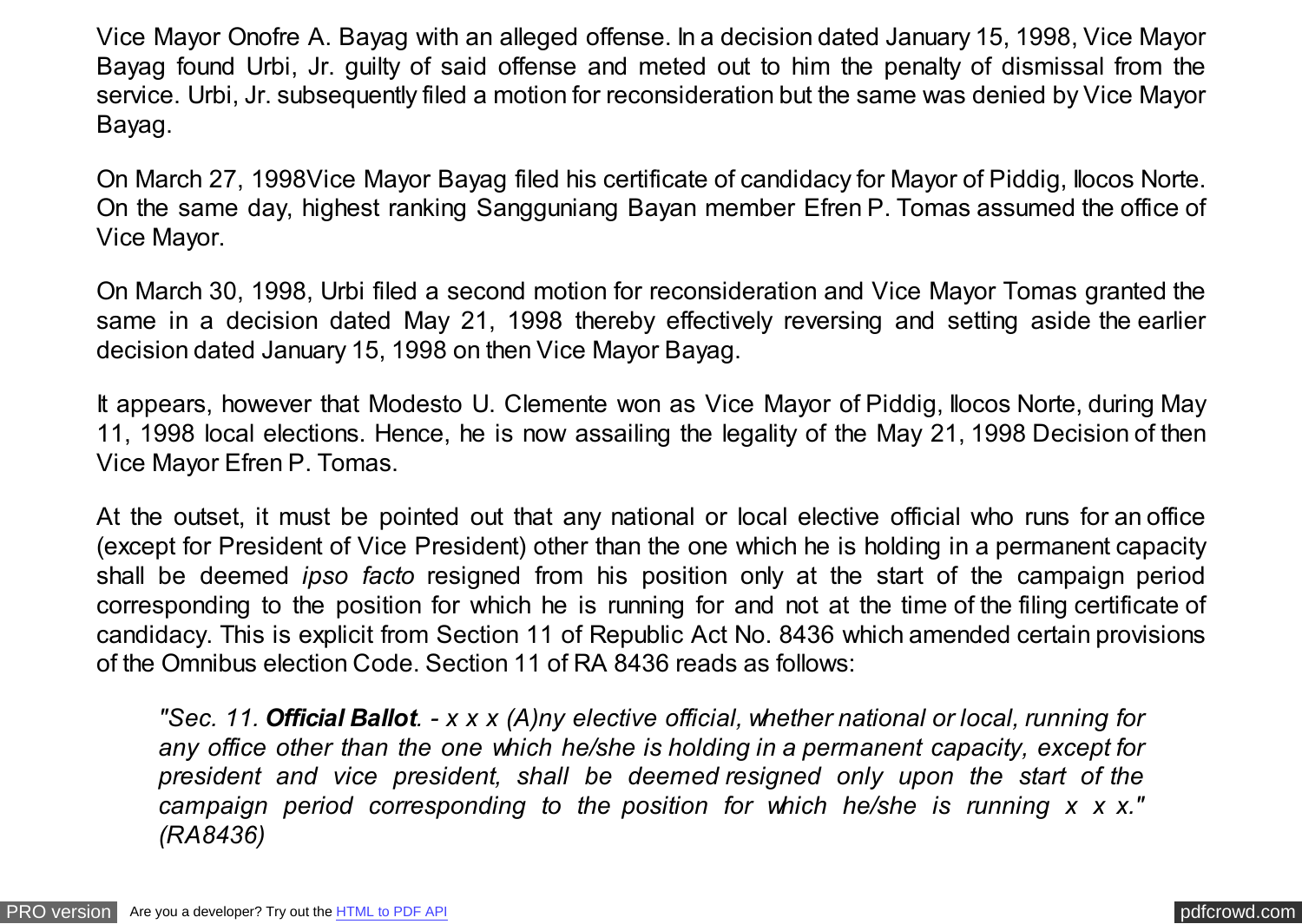Pursuant to the foregoing provision, the Department of the Interior and Local Government issued Memorandum Circular No. 98-71 dated April 2, 1998, which reads as follows:

*"SECTION 1. Any local elective official who files and/or has filed a certificate of candidacy for an office other than the one which he/she is holding in a permanent capacity shall be deemed resigned therefrom only upon the start of the campaign period, that is, on March 28, 1998 (Comelec Resolution No. 2946-A)."*

Hence, viewed in the light of the aforequoted provisions, then Vice Mayor Onofre Bayag was deemed resigned from his office on March 28, 1998 which was then declared starting date of the 1998 election campaign period. And it was also on this date that Efren Tomas, the then most senior of the Sangguniang Bayan members, was considered to have assumed the office of the Vice Mayor pursuant to Section 44 of the Local Government Code of 1991 which provides, thus:

*"SEC. 44. Permanent Vacancies in the Office of the Governor, Vice Governor, Mayor, and Vice Mayor. - (a) If a permanent vacancy occurs in the office of the governor or mayor, the vice governor of vice mayor concerned shall become the governor or mayor. If a permanent vacancy occurs in the offices of the governor, vice governor, mayor, or vice mayor the highest ranking sanggunian member or, in case of his permanent appointment inability, the second highest ranking sanggunian member, shall become the governor, vice governor, mayor or vice mayor, as the case may be. Subsequent vacancies in the said office shall be filled automatically by the other sanggunian members according to their ranking as defined herein." (Underscoring supplied)*

Pointedly, by operation of law, the highest ranking Sangguniang Bayan member, Efren Tomas, assumed the vice mayorship on March 28, 1998. As such, Vice Mayor Tomas could exercise the powers and perform the functions of the Vice Mayor as invested by law. Hence, the results thereof are legal and binding. Specifically, the Vice Mayor has disciplinary jurisdiction over all appointive officials and employees of the Sangguniang Bayan. And he did exercise this authority when he took cognizance of the motion for reconsideration of the decision of the former Vice Mayor.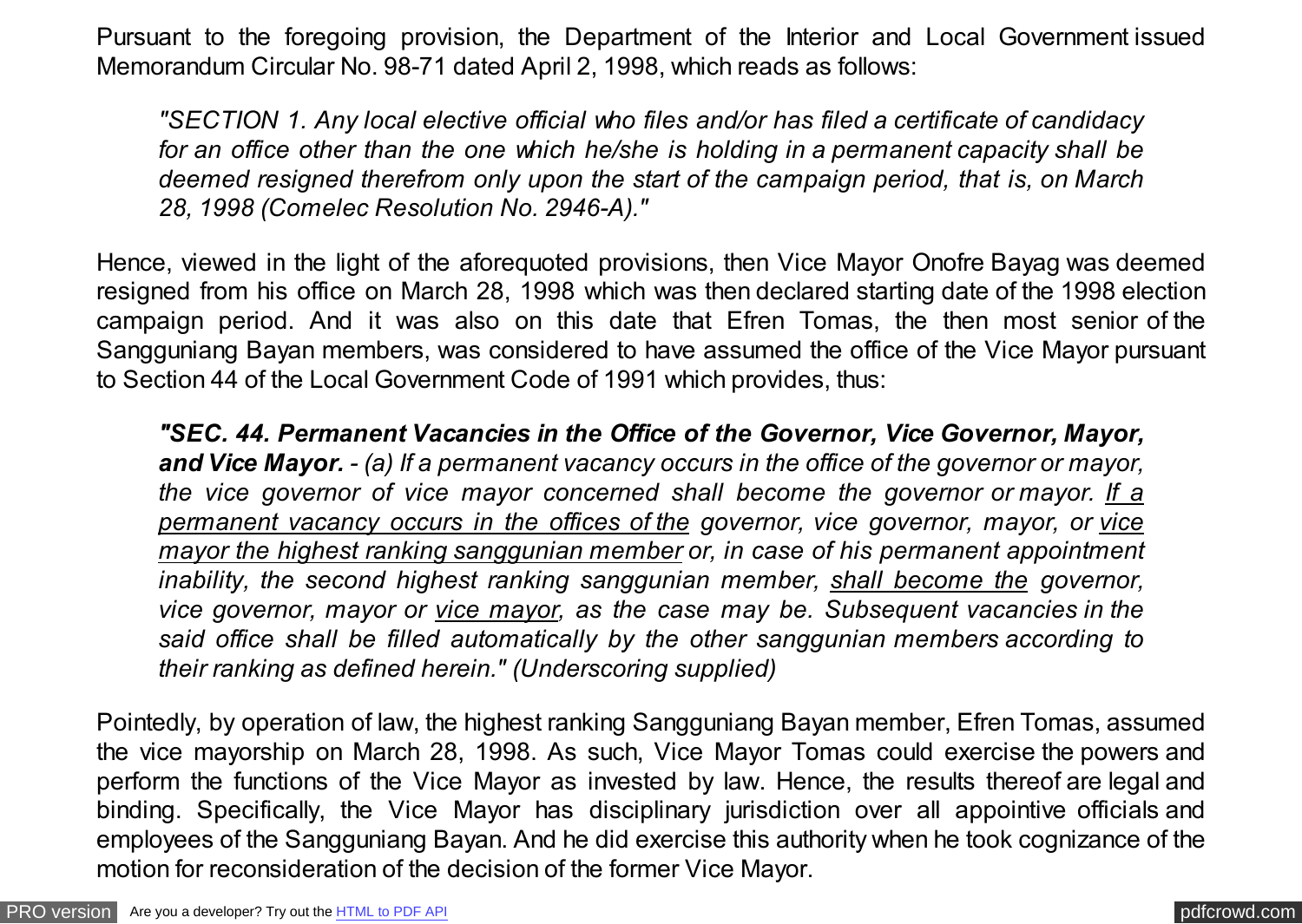Finally, viewed in the light of the foregoing, Vice Mayor Tomas validly exercised said authority. And said authority includes the power to set aside, reverse or modify a decision of a former head of office. Besides, it is not shown that the second motion of Urbi, Jr. was filed beyond the 15<sup>-day</sup> reglementary period for filing said pleading to be reckoned from the date of receipt of the March 2, 1998 Order (Decision) of then Vice Mayor Onofre A. Bayag. Presumptively, on the basis of said second motion which could be deemed as a supplemental pleading to the first motion and in view of the records of the case, Vice Mayor Tomas, in his May 21, 1998 decision, revised and set aside the January 15, 1998 decision of then Vice Mayor Bayag. This later decision is legal.

**WHEREFORE**, the Commission hereby rules and so holds that the Decision dated May 21, 1998 of then Piddig, Ilocos Norte, Vice Mayor Efren P. Tomas is legally valid and binding.

Quezon City, **FEB 10 1999**

 **THELMA P. GAMINDE** Commissioner

**CORAZON ALMA G. DE LEON**  Chairman

**JOSE F. ERESTAIN, JR.** 

**Commissioner** 

[PRO version](http://pdfcrowd.com/customize/) Are you a developer? Try out th[e HTML to PDF API](http://pdfcrowd.com/html-to-pdf-api/?ref=pdf) provided and the example of the HTML to PDF API posterior of the example of the example of the example of the example of the example of the example of the exampl